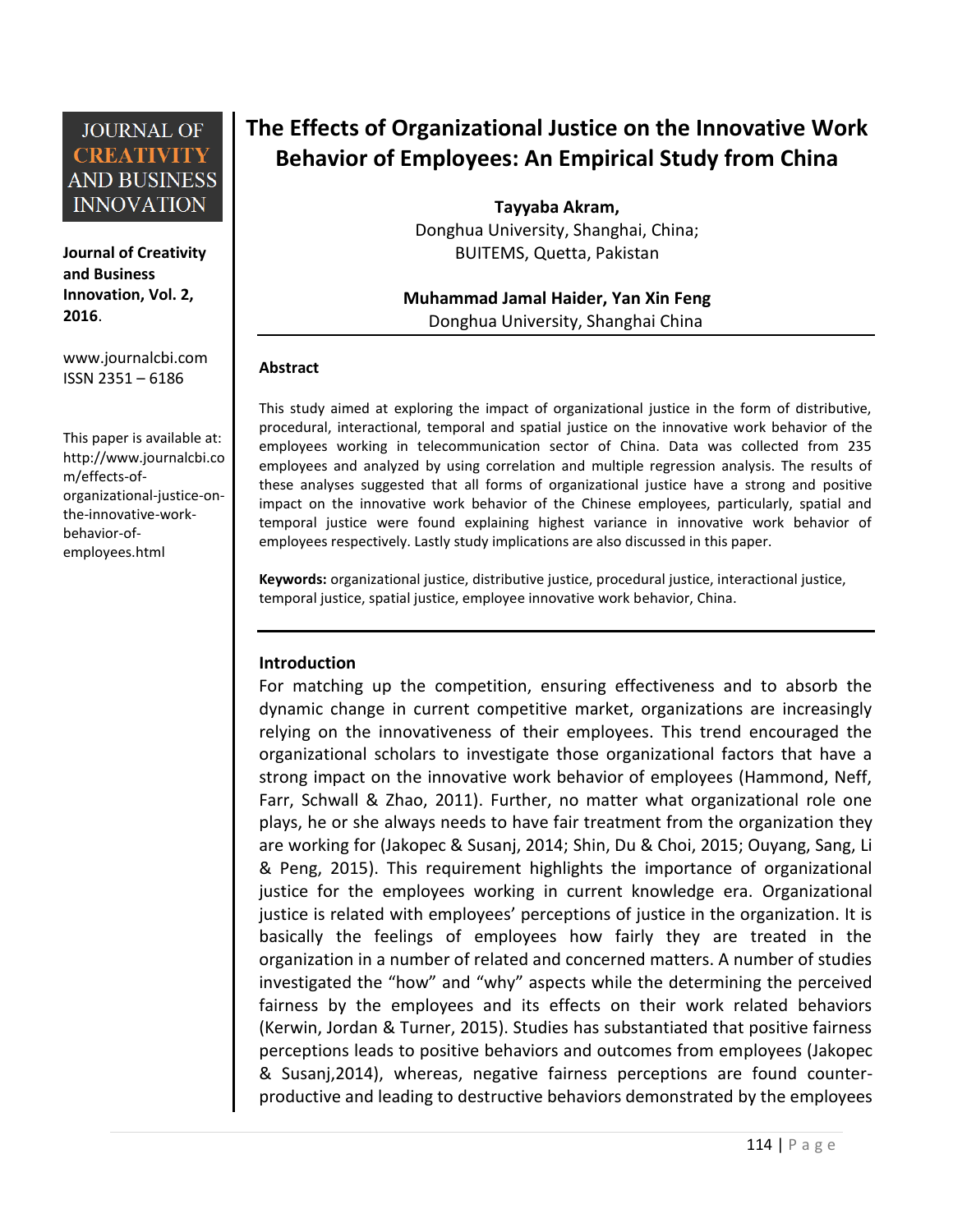**Journal of Creativity and Business Innovation, Vol. 2, 2016**.

[www.journalcbi.com](http://www.journalcbi.com/) ISSN 2351 – 6186

This paper is available at: [http://www.journalcbi.co](http://www.journalcbi.com/ideation-using-analogies.html) [m/effects-of](http://www.journalcbi.com/ideation-using-analogies.html)[organizational-justice-on](http://www.journalcbi.com/ideation-using-analogies.html)[the-innovative-work](http://www.journalcbi.com/ideation-using-analogies.html)[behavior-of](http://www.journalcbi.com/ideation-using-analogies.html)[employees.html](http://www.journalcbi.com/ideation-using-analogies.html)

(Priesemuth, Arnaud & Schminke, 2013; Kerwin, Jordan & Turner, 2015 ). The theory of justice presented by (Folger & Cronpanzano, 1998) states that those perceptions of the employees about the fairness results in certain reactions (positive or negative) which results in certain outcomes (positive or negative). Therefore, individuals will act in certain manner (show innovative work behavior or not) that ensures the equity of the outcomes they receive. Keeping the importance of the phenomena in mind, organizational justice has been under debate for its different forms in organizational research literature since long. However, mostly distributive, procedural and interactional justice, were considered the most important forms of organizational justice. Recent studies highlighted the need to focus on the multi-dimensionality of organizational justice (Colquitt, 2001; Usmani & Jamal, 2013). Therefore, this study focuses on more than three traditional dimensions of organizational justice in recent and rapid technological and innovational telecommunication industry in China. On the other hand, innovative work behavior is an important Phenomenon for organizational survival and needs high academic attention for its promotion. This is particularly true for service sector. China Outlook report (2015) stated that China telecommunication is expanding very quickly both nationally and internationally. The growth and sustainability of high-tech telecommunication sector is largely dependent on the innovative capability of its employees, which is a self-motivated process and gets affected by Nemours organizational factors. Ultimately, this study focuses on Chinese telecommunication sector for the investigation of the effect of distributive, procedural, interactional, temporal and spatial justice on the innovative work behavior of Chinese employees. This study contributes in the body of literature by including two further dimensions of organizational distribution, namely, temporal justice and spatial justice. While analyzing the effects of organizational justice on the innovative work behavior of the individual employees from the telecommunication industry of China, five dimensional organizational justice model is employed. According to the knowledge of the researchers, this is the first attempt to investigate the relationship between the five forms of organizational justice and employee innovative work behavior.

#### **Organizational justice**

Organizational justice is rendered an important matter of concern in the creation of organizational culture. In organizational literature, it has received considerable attention from the management scholars (Spell & Arnold, 2007).Therefore, in the field of organizational behavior, its importance is many time validated by researchers. Based on equity theory, Greenberg (1987) defined organizational justice as "employees' perceptions towards organizational fairness". According to Balwin (2006, p.1), "Organizational justice is the extent to which employee perceives workplace procedure, interactions and outcomes to be fair in nature". Researchers have identified two, three and even four factor models of organizational justice in the literature. Typically,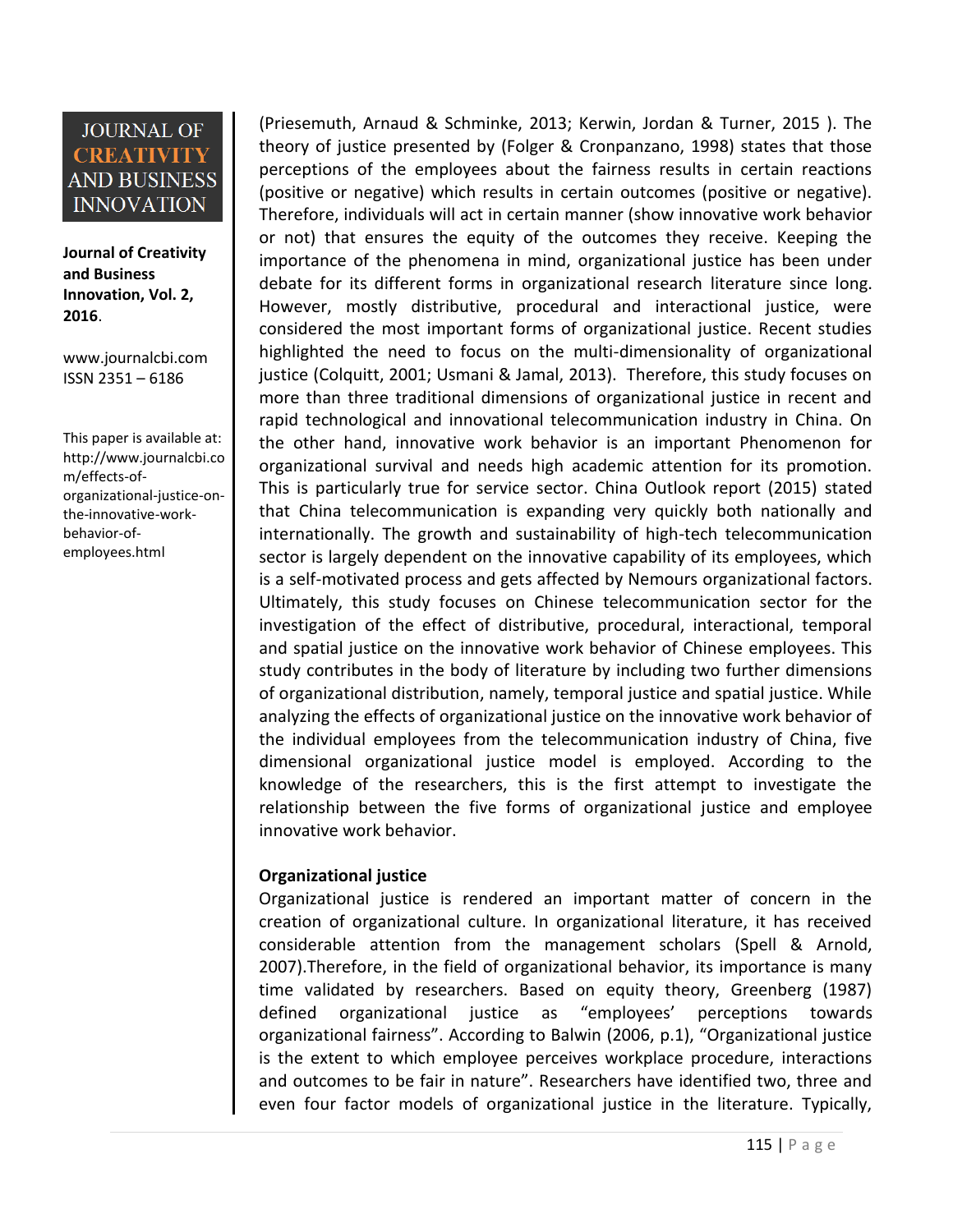**Journal of Creativity and Business Innovation, Vol. 2, 2016**.

[www.journalcbi.com](http://www.journalcbi.com/) ISSN 2351 – 6186

This paper is available at: [http://www.journalcbi.co](http://www.journalcbi.com/ideation-using-analogies.html) [m/effects-of](http://www.journalcbi.com/ideation-using-analogies.html)[organizational-justice-on](http://www.journalcbi.com/ideation-using-analogies.html)[the-innovative-work](http://www.journalcbi.com/ideation-using-analogies.html)[behavior-of](http://www.journalcbi.com/ideation-using-analogies.html)[employees.html](http://www.journalcbi.com/ideation-using-analogies.html)

organizational justice has been defined on the basis of Greenberg's (1993) three dimensional model of distributive, procedural and interactional justice (Colquitt, 2001; Kerwin, Jordan & Turner, 2015). However, in order to better understand this phenomenon, researchers emphasized on the need to identify more dimensions of organizational justice (Colquitt, 2001). Usmani and Jamal (2013), therefore, based on Goodin's (2010) study, identified two additional dimensions of organizational justice namely temporal justice and spatial justice. This study focuses on the five dimensions of organizational justice, i.e. distributive justice, procedural justice, interactional justice, temporal justice and spatial justice. Distributive justice is defined as the "rules applied by the employees to determine the fairness in distribution of outcomes" (Cronpanzano & Folger, 1989). Procedural justice is mentioned as" the fairness of the decision processes that lead to outcomes and involves whether the decision procedures, process control and dispute settlement mechanism is fair, open, consistent, reasonable or not and whether the employees are provided any ways to participate in the decision making or not" (Yesil & Dereli, 2013). This kind of justice is founded on the equity theory of Adams (1965) which states that employees look for equality in their inputs they provide and outcomes they receive from organizational workings.

 Study about organizational justice continued and interactional justice was the result of further work on organizational justice phenomena. Bies and Moag (1986) introduced the concept of interactional justice as a part of organizational justice. They defined interactional justice as "the quality of interpersonal treatment received during the enactment of organizational procedures" (p.43). In other words, it is the perceived organizational justice by the employee when he/she interacts with organization. It is particularly observed when those interactions, that are not a part of pre-established organizational policy, are undertaken. Later on, informational justice and interpersonal justice were introduced as the sub parts of interactional justice by researchers (Greenberg, 1990; Floger & Cropanzano, 1998; Colquitt, 2001). However, as mentioned earlier, due to the complex nature of the phenomena, further dimensions of organizational justice were required to study. Consequently, a study about organizational justice by Usmani and Jamal (2013) has identified two further forms of organizational justice; temporal justice and spatial justice. Temporal justice is based on the Social Justice Theory. These authors based their study on the concept of Goodin (2010) who articulated that "temporal autonomy is a matter of having discretionary control over one's time". It defines how much discretionary power one has over his/her time. In organizational settings, temporal justice is defined as" the fair distribution of the time to all its employees beside their marital or social status" (Usmani & Jamal, 2013). In other words, it is the employees' perception about the fairness of time provided to them by their organization to complete their jobs. Usmani and Jamal (2013) argued that time is a resource itself, therefore, it is not the part of distributive justice, and rather it is a separate form of organizational justice. Lastly, spatial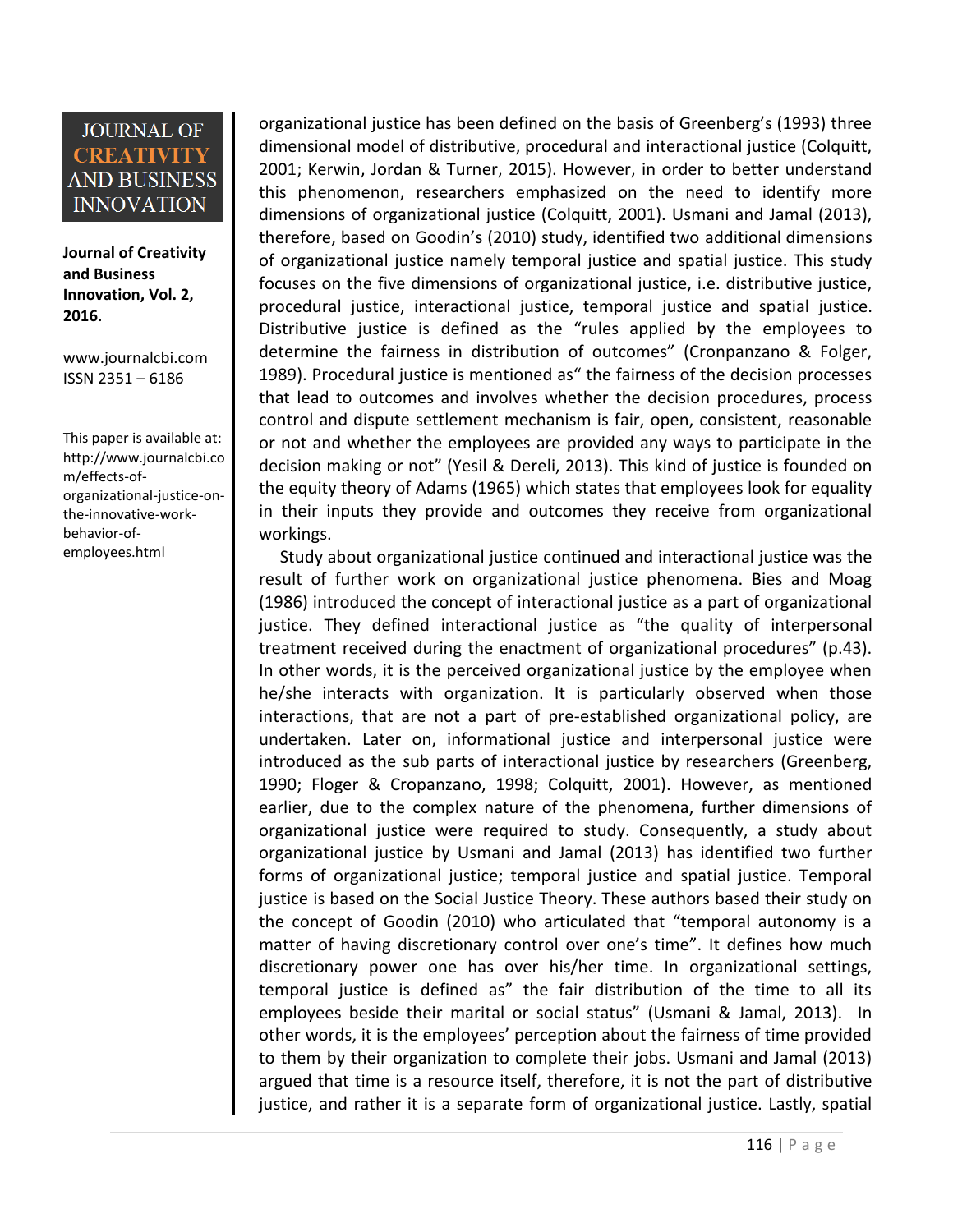**Journal of Creativity and Business Innovation, Vol. 2, 2016**.

[www.journalcbi.com](http://www.journalcbi.com/) ISSN 2351 – 6186

This paper is available at: [http://www.journalcbi.co](http://www.journalcbi.com/ideation-using-analogies.html) [m/effects-of](http://www.journalcbi.com/ideation-using-analogies.html)[organizational-justice-on](http://www.journalcbi.com/ideation-using-analogies.html)[the-innovative-work](http://www.journalcbi.com/ideation-using-analogies.html)[behavior-of](http://www.journalcbi.com/ideation-using-analogies.html)[employees.html](http://www.journalcbi.com/ideation-using-analogies.html)

justice is defined as the perception about the "appropriateness of the distance" and it comprises of "resource distance" and "budget allocation discrimination" among different organizational members or branches in the allocation of organizational resources (Usmani & Jamal, 2013). How all these five forms interact with employee innovative work behavior? This question still needs a detailed exploration.

#### **Employee innovative work behavior**

Innovative work behavior refers to the "intentional generation, promotion and realization of new ideas that are useful for the organizational survival" (Janssen, 2000). According to Kanter (1988) the innovative behavior "as a multiple-stage process in which an individual recognizes a problem for which she or he generates new (novel or adopted) ideas and solutions, works to promote and build support for them, and produces an applicable prototype or model for the use and benefit of the organization or parts within it". Different scholars referred innovative work behavior differently. Mostly, idea generation (short or one dimension) has been considered an innovative work behavior with lacking empirical validity (De Jong & Den Hartog, 2008). Some others treated innovative work behavior as two stage process, comprising of idea generation and idea implementation (Spiegelaere et al., 2014). However, many recent researchers debated that innovative work behavior demands that individual goes beyond the scope of his job description and by his personal willful intentions (De Jong, 2007). Therefore, such behavior comprises not only idea generation but also all those measures that help in the promotion of those ideas and finally making them a reality. Evidently, there is reasonable amount of research work that has suggested the importance of innovative work behavior as multi-stage behavioral process (Kanter, 1988; Scott & Bruce, 1994; Janssen, 2000). Therefore, this study also focuses on the multi-stage model of innovative work behavior.

 Three stages of innovative work behavior are idea generation, idea promotion and idea realization. Idea generation refers to the generation of new and workable ideas leading to the discovery of different discrepancies and problems in the organization and available plans and solutions to solve those problems. Further, idea promotion refers to the efforts on the part of employees to promote their ideas and seek support from the fellow workers and organization. An enormous amount of positive energy is required at this stage of innovative work behavior, because getting support from the coworkers is very important for the execution of the ideas. Finally, idea realization refers to the practical implantation and simulation of once developed and promoted ideas. Employees actually utilize their provided solution to a particular problem, remove the discrepancies and spread its use across the organization. Facilitation and proper dissemination of the solution is encouraged at this particular stage of innovative work behavior. This will lead to the long term utilization of the generated, promoted and implemented ideas in the organization. Nevertheless, there are number of situational factors that might affect adversely to innovative work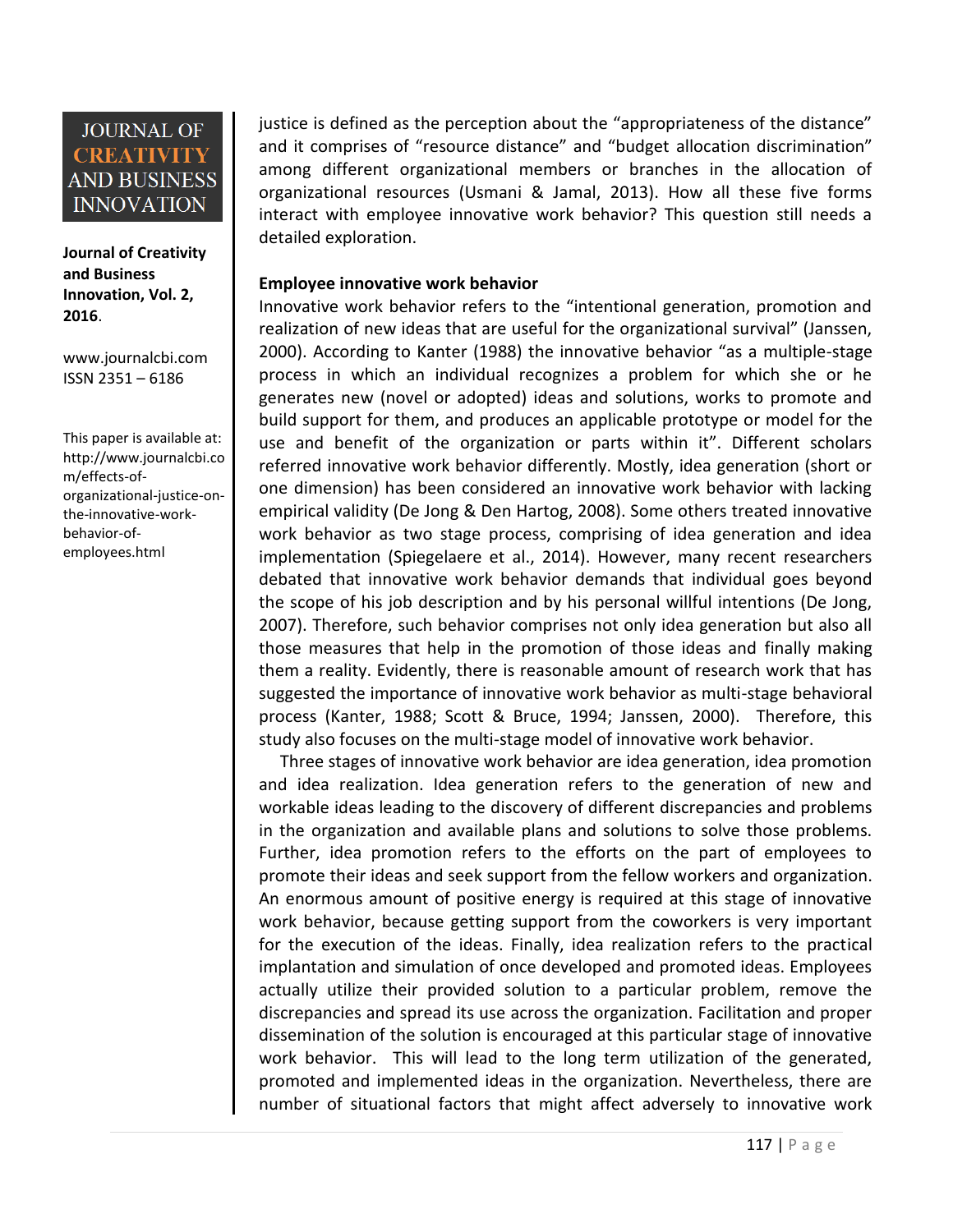**Journal of Creativity and Business Innovation, Vol. 2, 2016**.

[www.journalcbi.com](http://www.journalcbi.com/) ISSN 2351 – 6186

This paper is available at: [http://www.journalcbi.co](http://www.journalcbi.com/ideation-using-analogies.html) [m/effects-of](http://www.journalcbi.com/ideation-using-analogies.html)[organizational-justice-on](http://www.journalcbi.com/ideation-using-analogies.html)[the-innovative-work](http://www.journalcbi.com/ideation-using-analogies.html)[behavior-of](http://www.journalcbi.com/ideation-using-analogies.html)[employees.html](http://www.journalcbi.com/ideation-using-analogies.html)

behavior of the employees. One potential factor among these is organizational justice.

### **Organizational justice and employee innovative work behavior**

Organizational justice is found to be an important motivational factor for employees to show or not to show a particular behavior. If an employee feels that he/she is being treated unfairly, his/her obligation towards performing the job effectively may decrease, performance may affect and ultimately his/her contribution in work may also decrease (Momeni, Ebrahimpour & Ajirloo, 2014). Accordingly, Van de Ven (1986) articulated that EIWB is an individual driven issue and it demands a motivational drive for employees (Amabile, 1988; Pieterse et al., 2009), consequently, Organizational justice may become "a motivational process underlying EIWB at individual level" (Janssen, 2000, p.287). Moreover IWB is "an extra-role behavior" (Janssen, 2000, Smith et al., 1983), hence, organizational justice may influence that behavior positively or negatively (Moorman, 1991; Janssen, 2000). A number of studies have investigated the relationship between organizational justice and EIWB. However, according to the knowledge of researchers, no single study inspected the interaction between the five dimension model of organizational justice and EIWB in telecommunication industry in China.In their study, Ramamoorthy, Flood Slattery and Sardessai (2005) investigated the impact of psychological contract, job design and organizational justice on innovative work behavior. They found the effect of organizational justice perceptions influencing EIWB through mediating role of psychological contract. Conversely, they did not find the direct effect of organizational justice on the EIWB. In another study, Momeni et al., (2014) explored the effect of inferential organizational justice on innovative work behavior by using four factor model of organizational justice (It does not include temporal and spatial justice though). They found a strong correlation between distributive, procedural, interpersonal, informational justice and EIWB. Almansour and Minai (2012) discovered the relationship between organizational justice and innovative work behavior in Jordan's government sector and found only interactional justice having a direct and significant relationship with employee innovative work behavior, whereas, distributive and procedural justice was found having insignificant relationship with EIWB. Kim and Lee (2013) established the effect of organizational justice (3 factor model) on the organizational commitment and innovative work behavior in virtual organizations. They found direct and significant relationship between organizational justice and innovative work behavior. Moreover, the mediating effect of organizational commitment between organizational justice and innovative work behavior was also found significant in their study. Janssen (2004) examined the moderating role of perceived distributive and procedural justice between the relationship of innovative work behavior and stress. He found that a positive relationship between innovative work behavior and stress existed when the level of perceived distributive justice and perceived procedural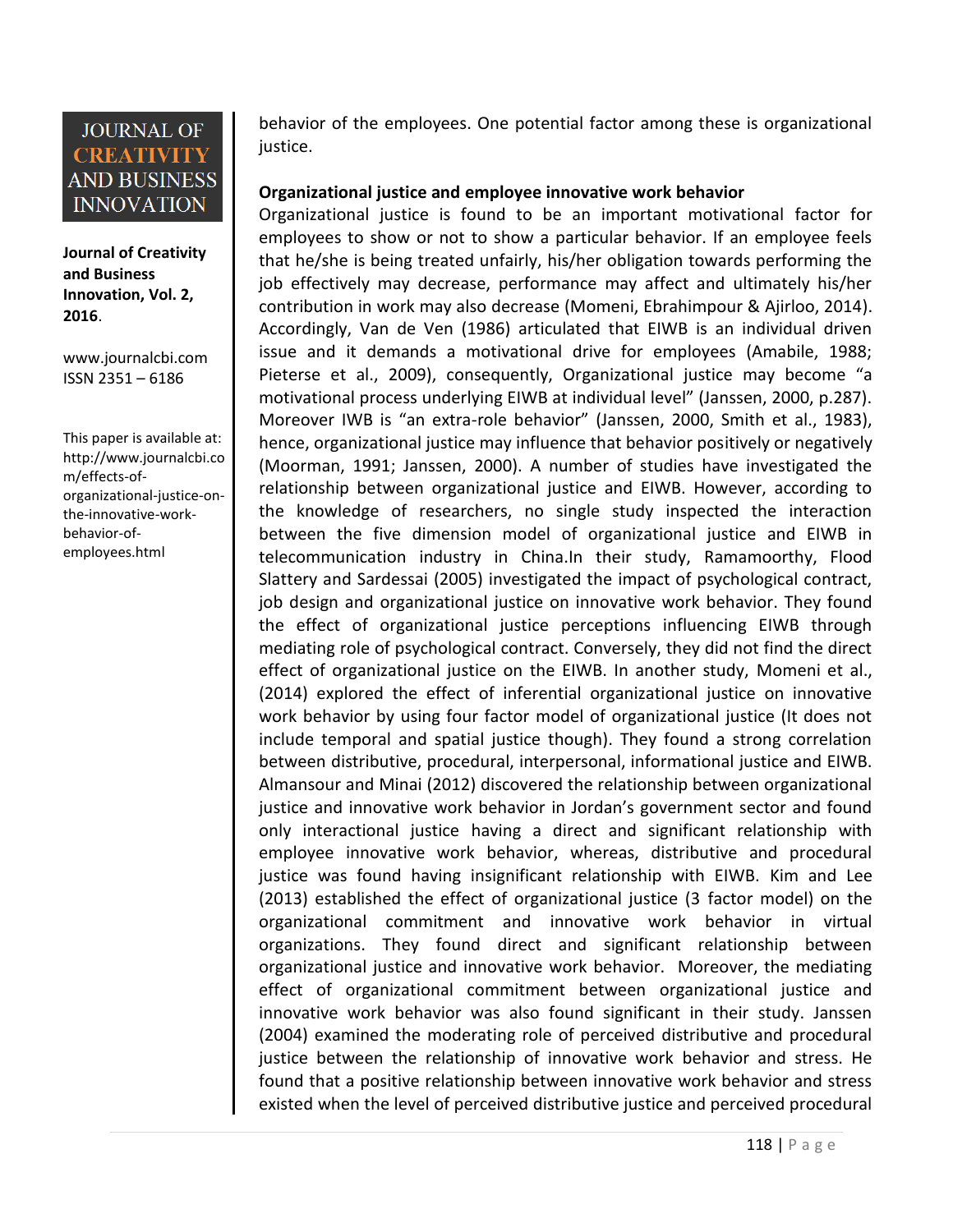**Journal of Creativity and Business Innovation, Vol. 2, 2016**.

[www.journalcbi.com](http://www.journalcbi.com/) ISSN 2351 – 6186

This paper is available at: [http://www.journalcbi.co](http://www.journalcbi.com/ideation-using-analogies.html) [m/effects-of](http://www.journalcbi.com/ideation-using-analogies.html)[organizational-justice-on](http://www.journalcbi.com/ideation-using-analogies.html)[the-innovative-work](http://www.journalcbi.com/ideation-using-analogies.html)[behavior-of](http://www.journalcbi.com/ideation-using-analogies.html)[employees.html](http://www.journalcbi.com/ideation-using-analogies.html)

justice were low. Hsu and Wang (2015) studied the effect of organizational justice on employee innovative work behavior in hospitality industry of Taiwan, however, they included the three dimension model of organizational justice (Distributive, procedural & interactional justice) in their study. They found a strong correlation between the organizational justice and employee innovative work behavior. In accordance with above literature and the research gap investigation, this study proposed to investigate the effect of five dimensions of organizational justice on the innovative work behavior of the employees in telecommunication industry of China.

#### **Research design and hypotheses generation**

On the basis of above literature review, following hypotheses are generated. The hypothetical relationship between all these variables is presented in igure1.

H1: Distributive organizational justice has a positive and significant impact on EIWB.

H2: procedural organizational justice has a positive and significant impact on EIWB.

H3: Interactional organizational justice has a positive and significant impact on EIWB.

H4: Temporal organizational justice has a positive and significant impact on EIWB.

H5: Spatial organizational justice has a positive and significant impact on EIWB.

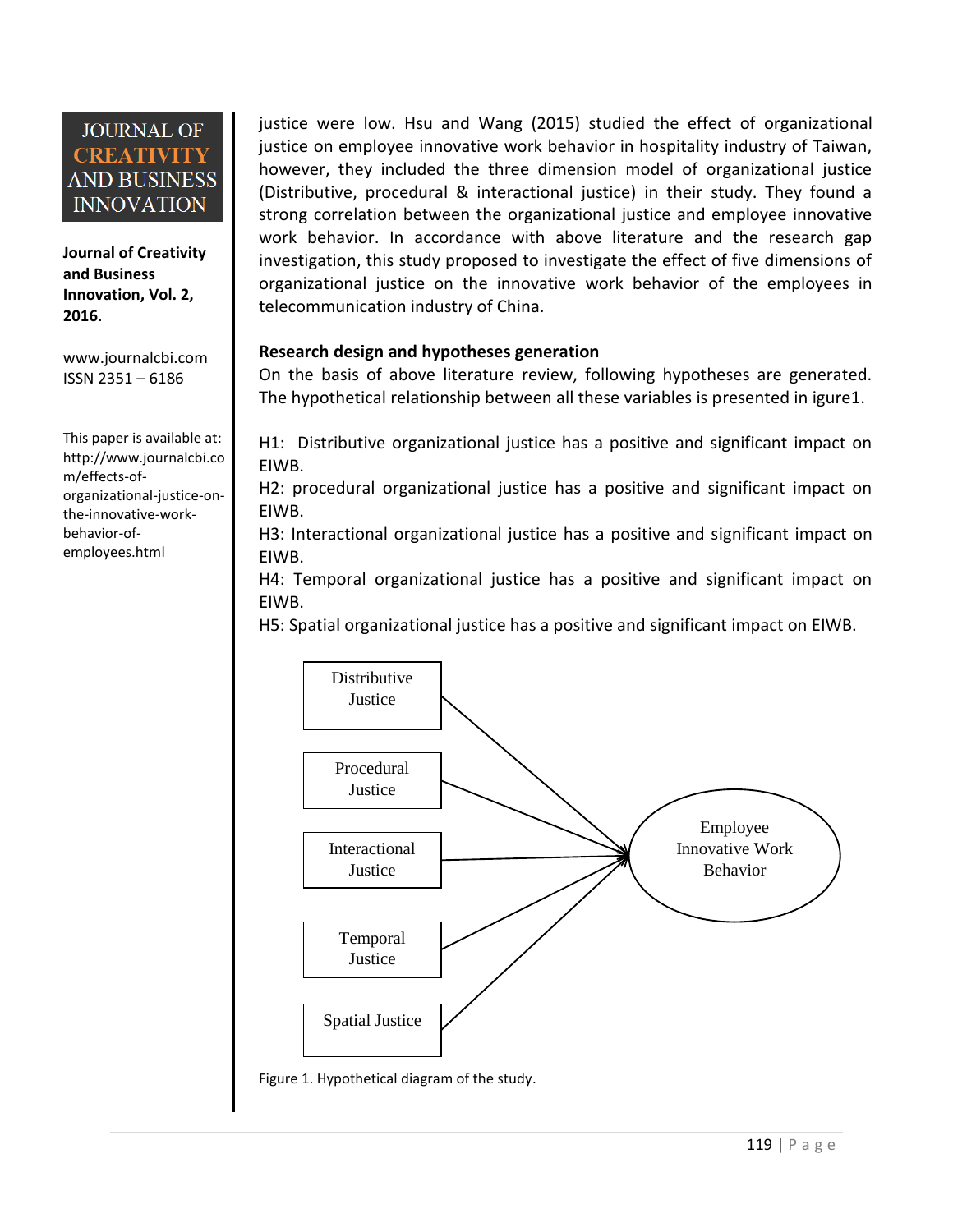**Journal of Creativity and Business Innovation, Vol. 2, 2016**.

[www.journalcbi.com](http://www.journalcbi.com/) ISSN 2351 – 6186

This paper is available at: [http://www.journalcbi.co](http://www.journalcbi.com/ideation-using-analogies.html) [m/effects-of](http://www.journalcbi.com/ideation-using-analogies.html)[organizational-justice-on](http://www.journalcbi.com/ideation-using-analogies.html)[the-innovative-work](http://www.journalcbi.com/ideation-using-analogies.html)[behavior-of](http://www.journalcbi.com/ideation-using-analogies.html)[employees.html](http://www.journalcbi.com/ideation-using-analogies.html)

#### **Methodology**

#### *Sample Size and Sampling technique*

According to the Technavio insights (2015) report, China's telecommunication industry has increased in its market size from US \$153 billion to US\$231 billion in the years 2011-2015, representing 10.8% growth rate. It indicates the importance of telecommunication sector in China. Therefore, in order to test the proposed hypotheses of this study, data was collected from the employees of telecommunication sector in Shanghai. Using convenient sampling technique, in total 400 employees working in different departments (Finance, marketing, human resource etc.), and organizational levels, were requested to fill-up the questionnaire using a self-administered questionnaire. However, only 235 useable questionnaires were finally retrieved for final analysis. The gender composition of the sample was 45% male and 55 % female.

#### *Questionnaire Design*

For validating the hypotheses of this study, 5 point Likert scale (1= strongly disagree to 5= strongly agree) was used. Briefly, work schedule, work load, pay level, rewards and job responsibility were the factors that considered in distributive justice 5 item scale. Biasness, information, communication, empathy, dissent and consistency were used as predictor of 5 item procedural justice scale. Further, interactional justice was measured through 9 item scale comprising on perception of respect, consideration, sensitivity, concern and ethics. These three dimensions of organizational justice were adapted from the scale of Al-Zu'bi (2010). On the other hand, temporal justice and spatial justice were measured by using the scale developed by Usmani and Jamal (2013). They developed these two scales by a careful conduction of focus group. Temporal justice covers office timings, Marital time and personal time, whereas, spatial justice covers resource distance and budget discrimination as predictor. Temporal justice comprises of 4 items and spatial justice 3 items scale. Organizational justice consisted of 26 items in total for current study. An alpha reliability of .872 was suggested by Usmani and Jamal (2013) for organizational justice scale in their study. For measuring employee innovative work behavior, a 9 item scale developed by Janssen (2000) was employed. This scale have three dimensions namely idea generation, idea promotion and idea implementation or realization. Each dimension contains 3 questions each. Janssen (2000) has reported a .94 alpha reliability in his study. All above details validates the use of these two scales in present study.

#### **Results and analysis**

#### *Descriptive statistics*

The nature of the data was analyzed by using the descriptive statistics analysis in IBM SPSS. The summary of the results from descriptive analysis is presented in table 1 as follows;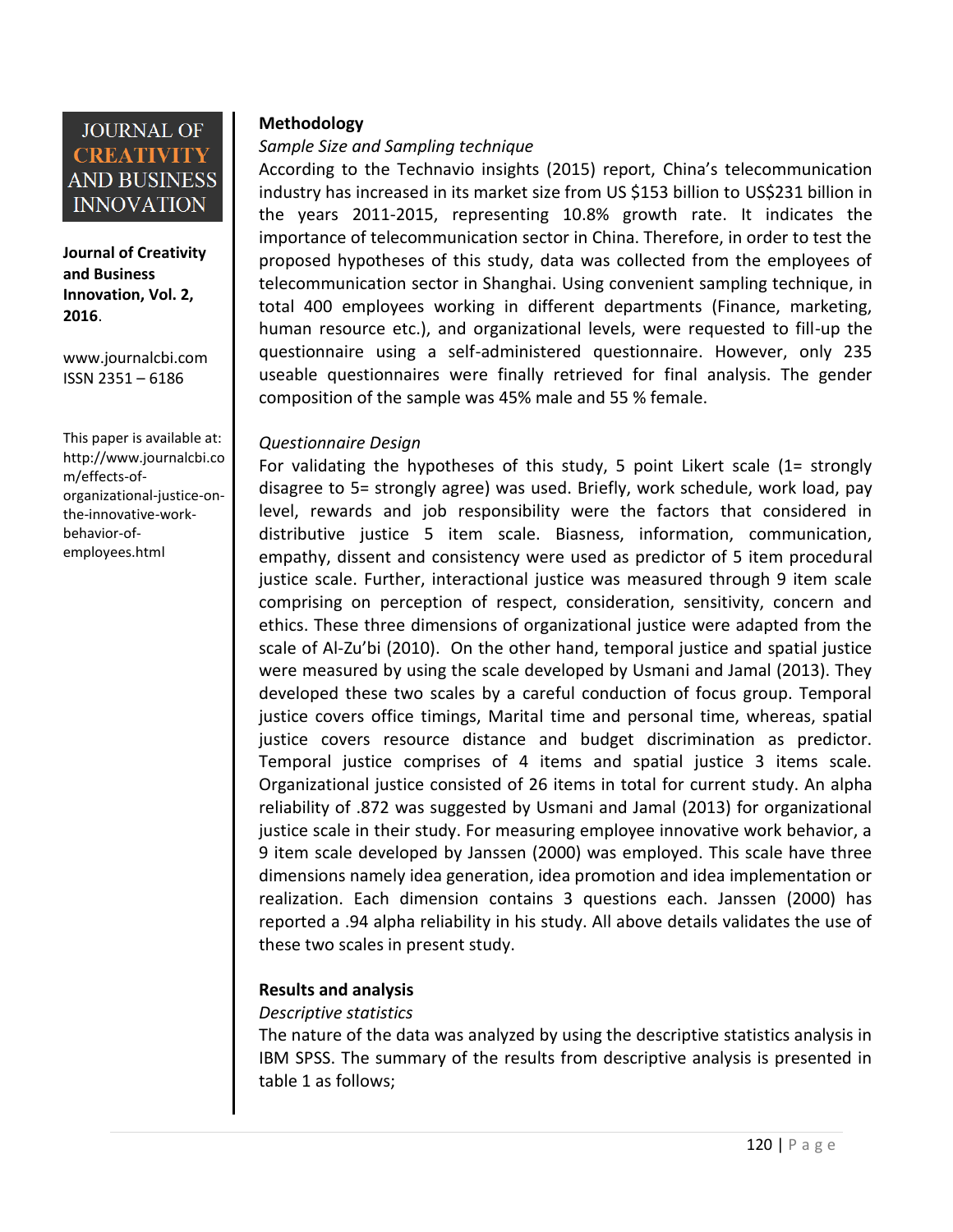

**Journal of Creativity and Business Innovation, Vol. 2, 2016**.

[www.journalcbi.com](http://www.journalcbi.com/) ISSN 2351 – 6186

This paper is available at: [http://www.journalcbi.co](http://www.journalcbi.com/ideation-using-analogies.html) [m/effects-of](http://www.journalcbi.com/ideation-using-analogies.html)[organizational-justice-on](http://www.journalcbi.com/ideation-using-analogies.html)[the-innovative-work](http://www.journalcbi.com/ideation-using-analogies.html)[behavior-of](http://www.journalcbi.com/ideation-using-analogies.html)[employees.html](http://www.journalcbi.com/ideation-using-analogies.html)

Table1. Descriptive statistics about the main variables of the study (n=235).

| <b>Study Variables</b>    | <b>Minimum</b> | Maximum | Mean | <b>Std. Deviation</b> |
|---------------------------|----------------|---------|------|-----------------------|
| Distributive Justice      | $\mathcal{P}$  |         | 4.12 | .356                  |
| <b>Procedural Justice</b> |                |         | 4.35 | .323                  |
| Interactional Justice     | $\mathcal{L}$  |         | 4.25 | .287                  |
| <b>Temporal Justice</b>   |                | 5       | 4.25 | .376                  |
| <b>Spatial Justice</b>    |                |         | 4.36 | .330                  |
| EIWB                      |                | 5       | 4.26 | .297                  |

#### *Cronbach's Alpha Reliability analysis*

Although the scales used in this study for distributive, procedural, interactional, temporal and spatial justice and employee innovative work behavior all have an approved reliability and validity in previous studies, however, the Cronbach's Alpha reliability was reassessed for current study to ensure whether or not all these scales are suitable for present study. The results of Cronbach's Alpha reliability for present study are provided in table 3. All scales presented reasonable Alpha reliability for current study and therefore, considered as valid and reliable to be used.

Table 2: Reliability analysis of the study (n=235).

| <b>Study Variables</b>                      | <b>Total Number of</b><br><b>Items</b> | <b>Cronbach's Alpha</b><br>Reliability |
|---------------------------------------------|----------------------------------------|----------------------------------------|
| Distributive Justice                        | 5                                      | .631                                   |
| <b>Procedural Justice</b>                   | 5                                      | .672                                   |
| Interactional Justice                       | 9                                      | .729                                   |
| <b>Temporal Justice</b>                     | 5                                      | .796                                   |
| <b>Spatial Justice</b>                      | 3                                      | .578                                   |
| Employee Innovative Work<br><b>Behavior</b> | 9                                      | .746                                   |

#### *Correlation Analysis*

The nature and strength of the relationship between distributive, procedural, interactional, temporal and spatial justice and employee innovative work behavior was assessed by using Pearson Product- Moment correlation technique. The results from correlation analysis are depicted in table 3. These results suggest that distributive ( $r= .528**$ ,  $n= 235$ ,  $p< 0.00$ ), procedural, ( $r=$ .627\*\*, n= 235, p< 0.00), interactional (r= .604\*\*, n= 235, p< 0.00), temporal (r= .605\*\* n= 235, p< 0.00) and spatial justice (r= .606\*\*, n= 235, p< 0.00), all are strongly and positively associated with employee innovative work behavior. It is interpreted that an increase in the level of distributive, procedural, interactional, temporal and spatial justice is positively correlated with employee innovative work behavior.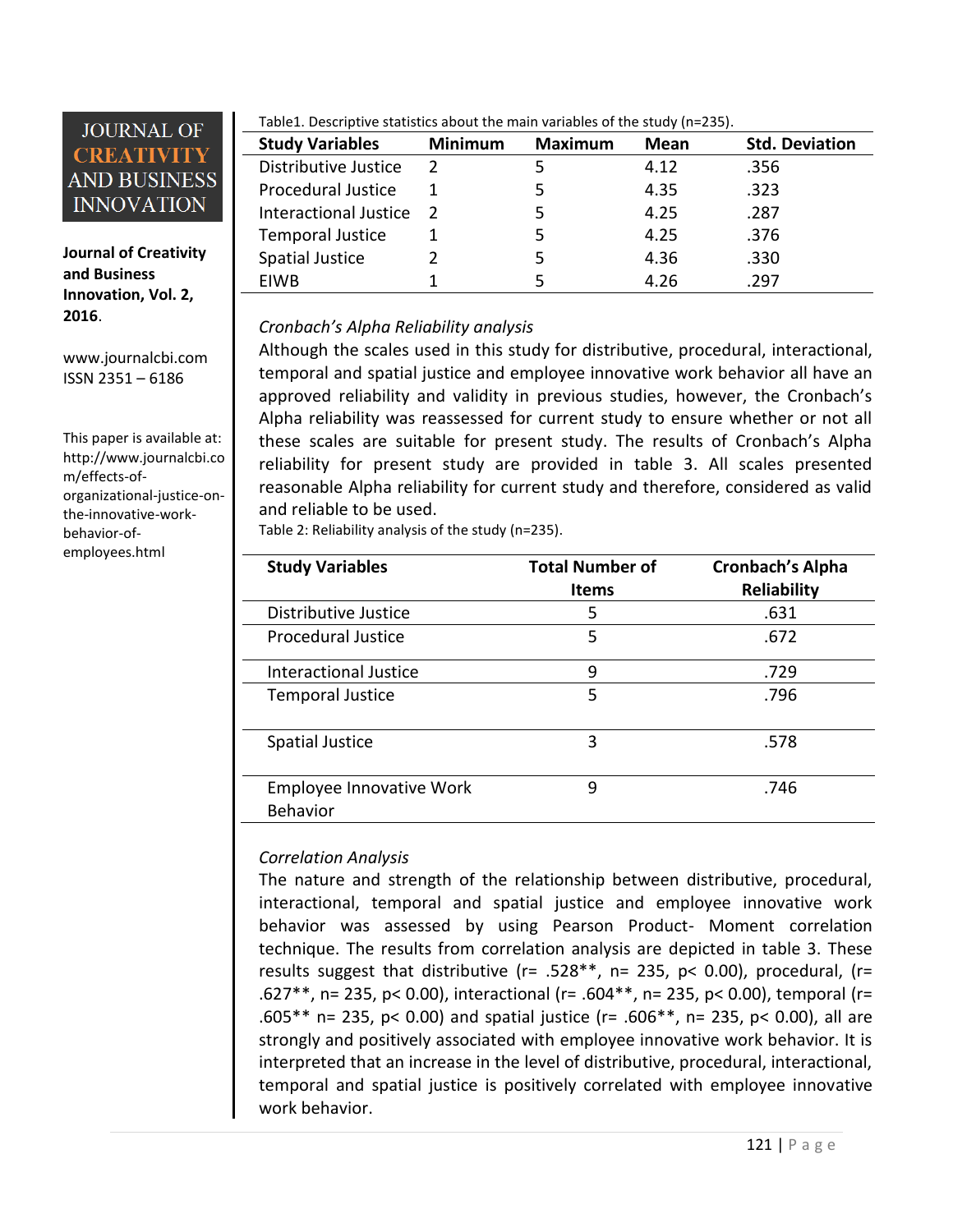**Journal of Creativity and Business Innovation, Vol. 2, 2016**.

[www.journalcbi.com](http://www.journalcbi.com/) ISSN 2351 – 6186

This paper is available at: [http://www.journalcbi.co](http://www.journalcbi.com/ideation-using-analogies.html) [m/effects-of](http://www.journalcbi.com/ideation-using-analogies.html)[organizational-justice-on](http://www.journalcbi.com/ideation-using-analogies.html)[the-innovative-work](http://www.journalcbi.com/ideation-using-analogies.html)[behavior-of](http://www.journalcbi.com/ideation-using-analogies.html)[employees.html](http://www.journalcbi.com/ideation-using-analogies.html)

Table 3: Pearson Product-Moment Correlation analysis for Independent and dependent variables of the study (n=235).

| <b>Study Variables</b>     | 1 | $\mathbf{2}$      | 3                 | 4             | 5            | 6             |
|----------------------------|---|-------------------|-------------------|---------------|--------------|---------------|
| 1. Distributive<br>Justice | 1 | $.428*$<br>$\ast$ | $.485*$<br>$\ast$ | .391<br>$***$ | .314<br>$**$ | .528<br>$***$ |
| 2.Procedural<br>Justice    |   | 1                 | $.630*$<br>$\ast$ | .489<br>$***$ | .407<br>$**$ | .627<br>$***$ |
| 3.Interactional<br>Justice |   |                   | 1                 | .406<br>$***$ | .452<br>$**$ | .604<br>$***$ |
| 4.Temporal<br>Justice      |   |                   |                   | 1             | .380<br>$**$ | .605<br>$***$ |
| 5.Spatial<br>Justice       |   |                   |                   |               | 1            | .606<br>$***$ |
| 6.EIWB                     |   |                   |                   |               |              | 1             |

\*\* P < 0.01 (2-tailed).

#### *Multiple Regression analysis*

For predicting the effect of distributive, procedural, interactional, temporal and spatial justice on employee innovative work behavior a model was developed by multiple regression analysis. The five predictor model of organizational justice was able to account for 64.4% variance in the employee innovative work behavior (F= 85.641, p<.000,  $R^2$ = .644, 95% CI). Following multiple regression equation suggests that distributive justice explained 17% ( $\beta$ =.17, p< .000), procedural justice 21% ( $\beta$ =.211, p< .000), interactional justice 14.7% ( $\beta$ =.147, p< .008), temporal justice 26.1% ( $\beta$ =.261, p< .000) and spatial justice explained  $30.2\%$  ( $\beta$ =.302, p< .000) variance in employee innovative work behavior.

EIWB =  $\beta_0 + \beta_1$ .17+ $\beta_2$ .211+ $\beta_3$ .147+  $\beta_4$ .261  $\beta_5$ .302 $\varepsilon_i$ 

Moreover, table 4 also provides the Tolerance and VIF values to assess the chances of multicollinearity. According to Pallant (2013), Tolerance value indicates that how much of the variability of independent variable is not explained by the other independent variables in regression model. She suggested that a very small value of Tolerance (less than .10) indicates high multiple correlation with other variables and a possible multicollinearity. Variance inflation factor (VIF), on the other hand, is the inverse of Tolerance value and VIF values above 10 might indicate potential possibility of multicollinearity. In present study, the potential chances of multicollinearity are not evident due to the appropriate values of Tolerance and VIF as shown in Table 4.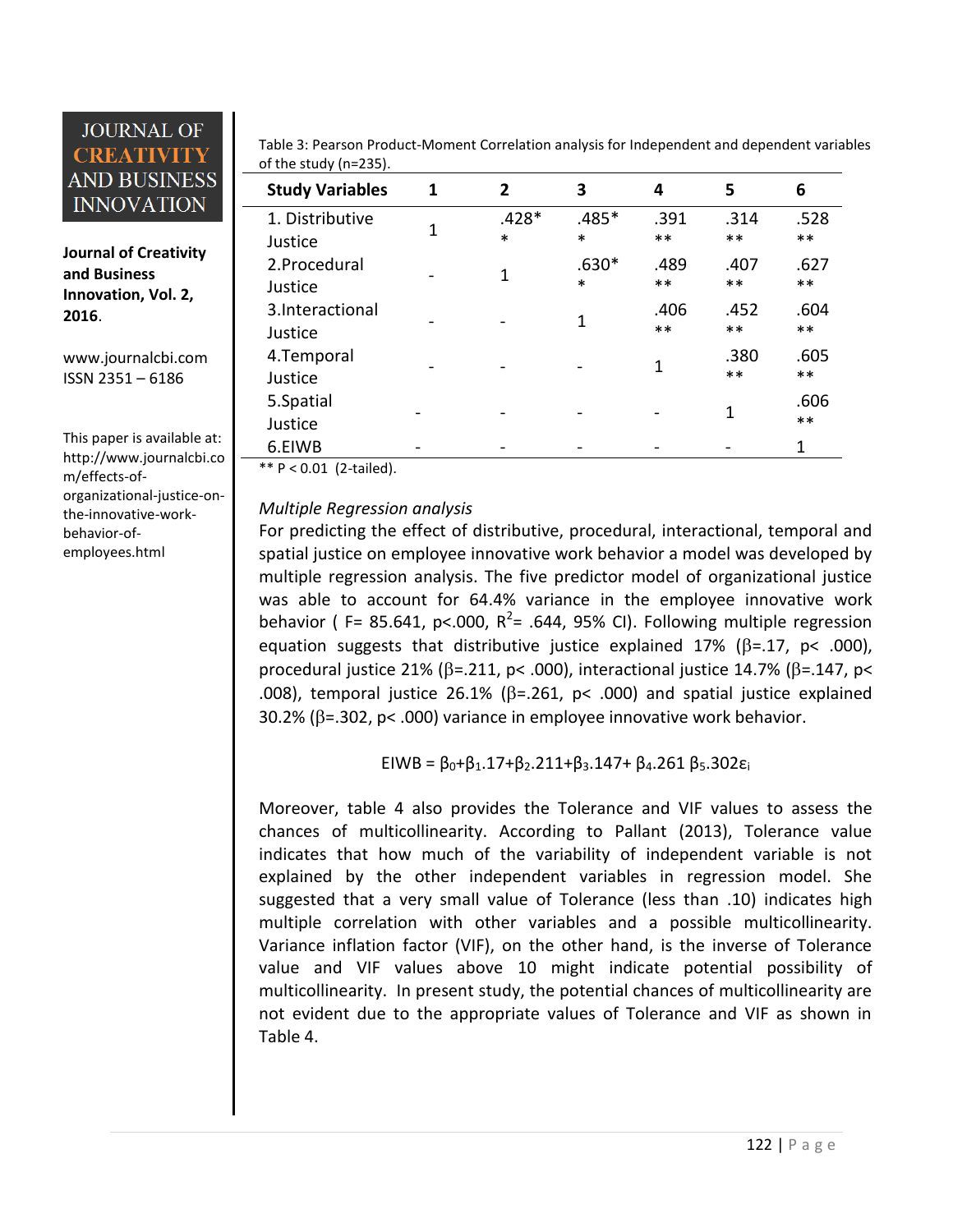**Journal of Creativity and Business Innovation, Vol. 2, 2016**.

[www.journalcbi.com](http://www.journalcbi.com/) ISSN 2351 – 6186

This paper is available at: [http://www.journalcbi.co](http://www.journalcbi.com/ideation-using-analogies.html) [m/effects-of](http://www.journalcbi.com/ideation-using-analogies.html)[organizational-justice-on](http://www.journalcbi.com/ideation-using-analogies.html)[the-innovative-work](http://www.journalcbi.com/ideation-using-analogies.html)[behavior-of](http://www.journalcbi.com/ideation-using-analogies.html)[employees.html](http://www.journalcbi.com/ideation-using-analogies.html)

Table 4: Multiple Regression analyses of Distributive, Procedural, Interactional, Temporal and Spatial Justice predicting Employee Innovative Work Behavior (n=235).

| <b>Model</b>                                                   | β    | b    | t                      | p    | S.E  | <b>Collir</b><br><b>Toler</b> |
|----------------------------------------------------------------|------|------|------------------------|------|------|-------------------------------|
| Constant                                                       |      | .133 | .653                   | .514 | .203 |                               |
| Distributive Justice                                           | .170 | .141 | 3.66<br>3              | .000 | .039 | .709                          |
| <b>Procedural Justice</b>                                      | .211 | .194 | 3.93<br>2              | .000 | .049 | .526                          |
| <b>Interactional Justice</b>                                   | .147 | .151 | 2.69<br>5              | .008 | .056 | .515                          |
| <b>Temporal Justice</b>                                        | .261 | .206 | 5.57<br>$\overline{2}$ | .000 | .037 | .692                          |
| <b>Spatial Justice</b>                                         | .302 | .271 | 6.64<br>4              | .000 | .041 | .739                          |
| $R^2$ = .652<br>$\Delta$ R <sup>2</sup> = .644<br>$F = 85.641$ |      |      |                        |      |      |                               |

Note:  $b=$  Un-standardized Coefficients, S.E= standard error of variables,  $\beta$ = standardized coefficients, t= t-statistic, p= significance level.  $R^{2=}$ R square,  $\Delta R^2$ = adjusted R square.

#### **Discussions**

This study intended to find out the effect of five forms of organizational justice on the innovative work behavior of the employees working in telecommunication sector in China. Results have suggested a positive and significant effect of all forms of organizational justice on the employee innovative work behavior. Distributive, procedural and interactional justice are predicted to show 17%, 21.1% and 14.7% variance in the innovative work behavior of the employees working in telecommunication sector. These results are consistent with previous researchers' findings (Momeni et al., 2014; Kim and Lee, 2013; HSU & Wang, 2015). According to Fu and Lihua (2012), organizational justice in the form of fair rules and regulations for employees, fairness of input towards organization and output that they receive, fairness in interpersonal matters is an important factor in Chinese service providing firms. This indicates that when the employees perceive their organization is conscious enough to provide fair treatment in terms of distributive, procedural, interactional, temporal and spatial justice, they strongly realize that their contribution towards their organization is fairly acknowledged and therefore, they are more willing and motivated to share their ideas with organization, ask for reasonable support from organization and then successfully get helped to implement those ideas. In the light of these findings, H1, H2 and H3 are supported and therefore, not rejected.

Interestingly, both temporal and spatial justice has indicated highest level of variation (26.1% and 30.2% respectively) in employee innovative work behavior.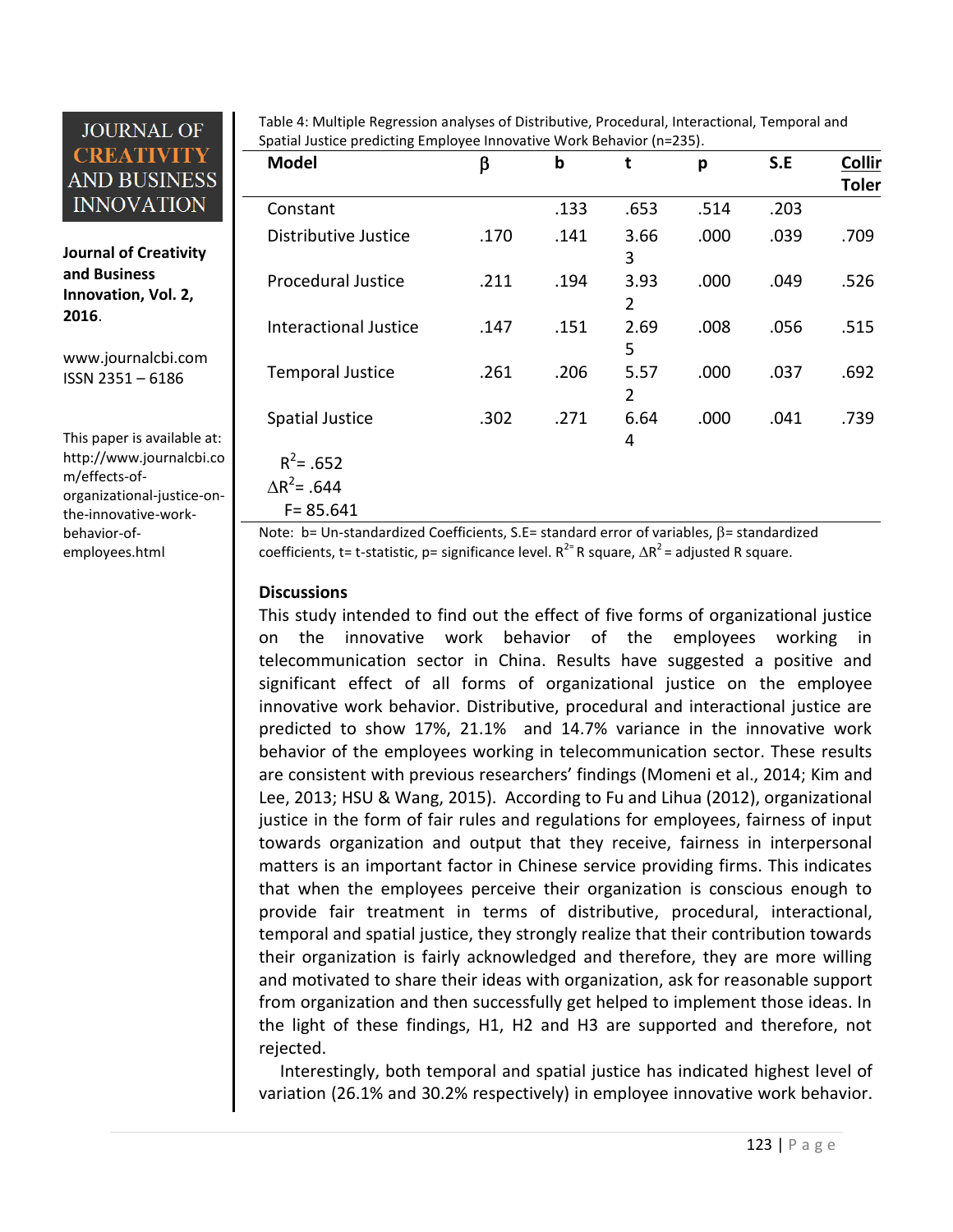**Journal of Creativity and Business Innovation, Vol. 2, 2016**.

[www.journalcbi.com](http://www.journalcbi.com/) ISSN 2351 – 6186

This paper is available at: [http://www.journalcbi.co](http://www.journalcbi.com/ideation-using-analogies.html) [m/effects-of](http://www.journalcbi.com/ideation-using-analogies.html)[organizational-justice-on](http://www.journalcbi.com/ideation-using-analogies.html)[the-innovative-work](http://www.journalcbi.com/ideation-using-analogies.html)[behavior-of](http://www.journalcbi.com/ideation-using-analogies.html)[employees.html](http://www.journalcbi.com/ideation-using-analogies.html)

This indicates that both temporal and spatial fairness are quite important factor for Chinese employees. These results are in accordance with previous researches (Usmani & Jamal, 2013; Goodin, 2010). Consequently, H4 and H5 are also supported. These results are not astonishing because according to Hofstede (2016) report, China is very low at individualism dimension. With a score of 20, on individualism dimension it is evident that Chinese society is highly collectivist society. As compare to Western countries, preference for family and friends is an important element of collectivist societies in East; therefore, personal relationships are at the top priority for Chinese people. Chinese people want to spend fair amount of their time with their family members and friends. They probably will be less committed towards the organization, if the perceived temporal justice level is low and therefore, less motivated to generate and share their innovative ideas and ask for support in implementing them. This study indicated the highest level of variance in employee innovative work behavior through spatial justice. Perception of fairness in the allocation of organizational resources and budget according to the need throughout the organization or among different branches is suggested to provide a sense of confidence in organizational polices regarding biasness and discrimination and therefore, encourages employees to generate better ideas, share their ideas with others in organization and get their support for implanting those ideas successfully.

#### **Conclusion**

This study concludes that when the employees perceive fairness in their organizations in the shape of distributive, procedural, interactional, temporal and spatial, they are more willing to be innovative, share more novel ideas, discuss those ideas thoroughly with co-workers and superiors in their organization and work in the direction of implementing those ideas. Fairness in all forms is important for the organizational sustainability and competitiveness; however, this study suggested that for Chinese employees, temporal and spatial justice are more important than other forms of justice. Therefore, those organizations who want to improve their innovative capability in eastern countries are suggested to treat their employees with reasonable fairness, particularly temporal and spatial justice. Thus it is worthwhile for present organizations to promote employees' perception of fairness and make ensure that they are treated fairly. Alternatively this will ensure fair and motivated participation in generating, promoting and implementing novel ideas.

#### **References**

Adams, J. (1965). Inequity in social exchange. In L. Berkowitz (Ed.), *Advances in experimental social psychology,* 267–299. New York: Academic Press.

Almansour, Y., M., & Minai, M., S. (2012). The relationship between organizational justice components and innovative behavior in Arab society. Evidence from government department in Jordan. *Middle-East journal of scientific research,* 12 (*1*), 46-51.

Al-Zu'bi, H. A. (2010). A study of relationship between organizational justice and job satisfaction. *International Journal of Business and Management,* 5(*12*), 102-109. Retrieved from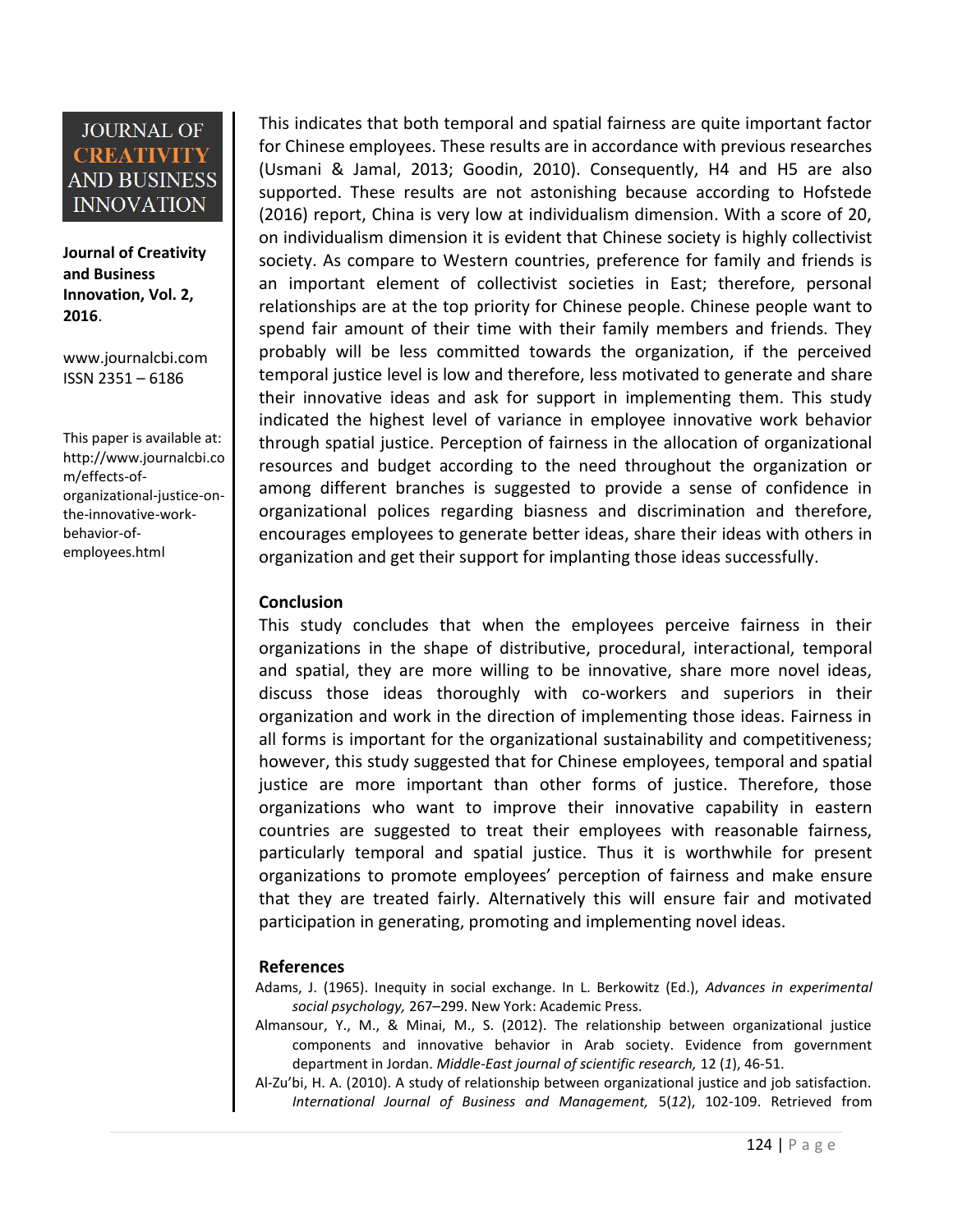**Journal of Creativity and Business Innovation, Vol. 2, 2016**.

[www.journalcbi.com](http://www.journalcbi.com/) ISSN 2351 – 6186

This paper is available at: [http://www.journalcbi.co](http://www.journalcbi.com/ideation-using-analogies.html) [m/effects-of](http://www.journalcbi.com/ideation-using-analogies.html)[organizational-justice-on](http://www.journalcbi.com/ideation-using-analogies.html)[the-innovative-work](http://www.journalcbi.com/ideation-using-analogies.html)[behavior-of](http://www.journalcbi.com/ideation-using-analogies.html)[employees.html](http://www.journalcbi.com/ideation-using-analogies.html)

http://ccsenet.org/journal/index.php/ijbm/article/view/8495

Amabile, T.M. (1988), "A model of creativity and innovation in organizations", in Staw, B.M. and Cummings, L.L. (Eds), *Research in Organizational Behavior*, Vol. 10, JAI Press, Greenwich, CT, pp. 123-67.

- Balwin, S. (2006), *Organizational justice*. Retrieved from http://www.employement studies.co.uk/pdflibrary/mp73.pdf/ (12 April 2012).
- Bies, R., & Moag, J. (1986). Interactional justice: Communication criteria of fairness. In R. Lewicki, B. Sheppard, & M. Baxerman (Eds.), *Research on negotiations in organizations* (pp. 43–55). Greenwich, CT: JAI Press.

China outlook (2015). Retrieved fro[m http://www.kpmg.com/CN/en/IssuesAndInsights](http://www.kpmg.com/CN/en/IssuesAndInsights) /ArticlesPublications/Documents/China-Outlook-2015-201501-v1.pdf

- Colquitt, J. A. (2001). On the dimensionality of organizational justice: A construct validation of measure. *Journal of Applied Psychology*, 86, 386–400.
- Cropanzano, R., & Folger, R. (1989). Referent cognitions and task decision autonomy: Beyond equity theory. *Journal of applied psychology,* 74(*2*), 293–299. doi:10.1037/0021- 9010.74.2.293
- De Jong, J. P., & Den Hartog, D. N. (2007). How leaders influence employees' innovative behavior. *European Journal of innovation management,* 10*(1)*, 41-64.
- De Jong, J. P., & Den Hartog, D. N. (2008). Innovative work behavior: Measurement and validation. *EIM Business and Policy Research*, 1-27.
- De Spiegelaere, S., Van Gyes, G., De Witte, H., Niesen, W., & Van Hootegem, G. (2014). On the relation of job insecurity, job autonomy, innovative work behaviour and the mediating effect of work engagement. *Creativity and Innovation Management,* 23*(3)*, 318-330.
- Folger, R., & Cropanzano, R. (1998). *Organizational justice and human resource management.* Thousand Oaks, CA: Sage.
- Fu, Y., Lihua, Z., (2012). Organizational justice and perceived organizational support: The moderating role of conscientiousness in China. *Journal of Nankai business review,* 3 (2), 145-166.

Goodin, E. R.(2010). *Temporal Justice. Journal of Social Policy*, 39(1), 1-16.

- Greenberg, J. (1987). A taxonomy of organizational justice theories. *Academy of Management Review*, 12, 9-22 .
- Greenberg, J. (1990). Organizational justice: Yesterday, today, and tomorrow. *Journal of Management,* 16, 399–432.
- Hammond, M. M., Neff, N. L., Farr, J. L., Schwall, A. R., & Zhao, X.(2011). Predictors of individuallevel innovation at work: A meta-analysis. *Psychology of Aesthetics, Creativity, and the Arts*,5, 90–105. doi:10.1037/a0018556.
- HSU, J., L., & Wang, J., H. (2015). Exploring the effects of organizational justice on employees' innovative behavior in hospitality industry: From the aspect of organizational support. *Revista de cercetare i intervenie social,* 49, 113-126.
- Jakopec, A., & Susanj, Z., (2014). Effects of (Mis)alignment between supervisory and organizational justice. *Journal of general social issues,* 4, 615-637, doi:10.5559/di.23.4.04
- Janssen, O. (2000). Job demands, perceptions of effort-reward fairness and innovative work behaviour. *Journal of occupational and organizational psychology,* 73*(3)*, 287-302.
- Janssen, O. (2004). How fairness perceptions make innovative behavior more or less stressful. Journal of organizational behavior, 25, 201-205, DOI: 10.1002/job.238
- Kanter, R. (1988), "When a thousand flowers bloom: structural, collective, and social conditions for innovation in organizations", in Staw, B.M. and Cummings, L.L. (Eds), *Research in Organizational Behavior*, Vol. 10, JAI Press, Greenwich, CT, pp. 169-211.
- Kerwin, S., Jordan, J., S., & Turner, B., A. (2015). Organizational justice and conflict: Do perceptions of fairness influence disagreement? *Journal of sport management review,* 18, 384-395.
- Kim, Y., & Lee, B., G. (2013). An analysis for the mediating effect of organizational justice on the performance in the virtual organization. *International journal of software engineering and*